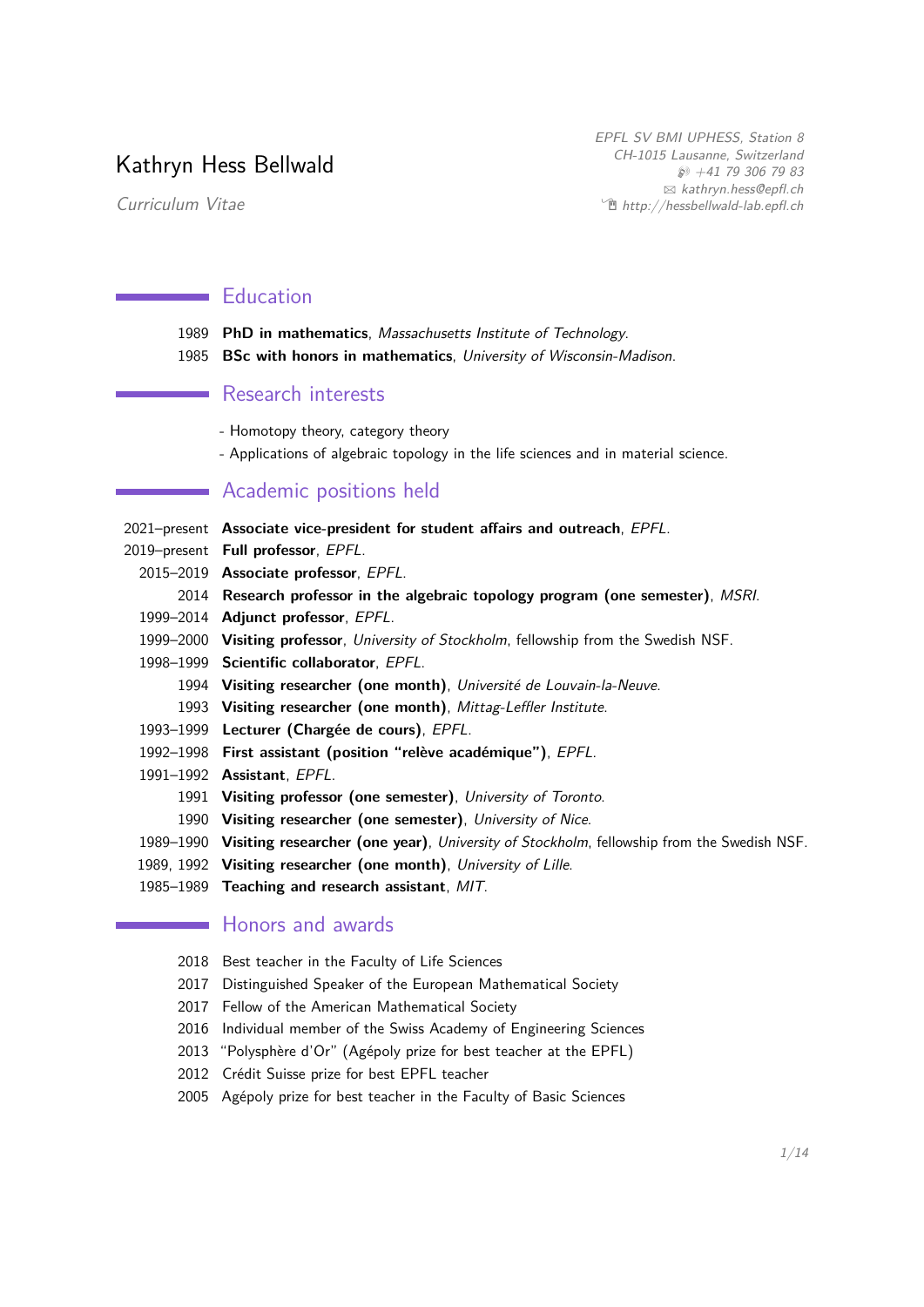## Research grants (since 2014)

- 2019 Co-PI on Innosuisse grant "Topological suite for deep learning: enhanced model reliability, stability and performance" (1 MCHF over 24 months)
- 2019 Co-PI on Marie Curie ITN grant CANCERPREV (4 MEUR over 48 months)
- 2018 Co-PI on Innosuisse grant "Topological warning signals for critical system transitions" (500 KCHF over 18 months)
- 2018 PI on SNF-ANR grant "Operads, calculus, and homotopy theory methods in topology" (331 KCHF over four years)
- 2017 Co-PI on SNF Sinergia grant "Synergistic Approach to Capturing and Exploiting Microscopy Images" (2.1 MCHF over four years)
- 2017 PI on SNF grant "Signal processing on simplicial complexes" (488 KCHF over four years)
- 2016 Co-PI on INCITE grant "Biophysical principles of functional synaptic plasticity in the neocortex" (100 M core computing hours at Argonne National Labs for 2017, renewed for 2018)
- 2014 PI on SNF grant "Studies in algebraic homotopy theory" (290 KCHF over two and a half years)

## **Conference and seminar presentations (since 2018)**

### **2022**

Invited lecture, Workshop on Mathematical Modeling and Statistical Analysis in Neuroscience, IHP, France (online)

Plenary lecture, CITMaGa inauguration, Santiago de Compostella, Spain (online)

Seminar, Center for Intelligent Systems, EPFL (online)

Applied math seminar, Oxford University, UK (online)

Seminar, Mittag-Leffler Institute, Sweden

Mathematical brain modelling seminar, Oxford University, UK (online)

Keynote lecture, TDA Workshop, SIAM Data Mining Conference, USA (online)

NAGANA seminar, Montpellier, France (online)

Plenary lecture, Conference of Mathematics of Complex Data, KTH, Sweden

Invited lecture, Barcelona Conference on Higher Structures, Spain (declined due to scheduling conflict)

Invited lecture, Curves and Surfaces 2022, Arcachon, France (declined due to scheduling conflict)

Invited lecture, Conference on Applied, Combinatorial, and Toric Topology, IMS, Singapore (online)

Invited lecture, Algebraic Topology and Topological Data Analysis, IMA, Minneapolis, USA

Invited lecture, GQT Colloquium, Netherlands

Invited lecture, Classifying Spaces in Homotopy Theory, ICMS, Scotland

Invited lecture, Workshop on Geometry, Topology and Statistics in Data Sciences, IHP, France

Invited lecture, Baues Memorial Conference, Max Planck Institute for Mathematics, Germany

Lecture series, Thematic program on Geometry and Statistics in Data Sciences, IHP, France

### **2021**

Public lecture, William and Mary College, USA (online) Colloquium, University of Pennsylvania, USA (online) Seminar, Neuro and AI, University of Washington, USA (online) Invited lecture, Journée "Mathématiques et intelligence artificielle", France (online) Seminar, Purdue University, USA (online) Colloquium "Jacques Morgenstern", Sophia Antipolis, France (online) Colloquium, University of Haifa, Israel (online) Seminar, Program on Higher Homotopical Structures, Barcelona Spain (online) Public lecture, 8<sup>th</sup> European Congress of Mathematics, Slovenia (online) Invited lecture, Topos Colloquium (online)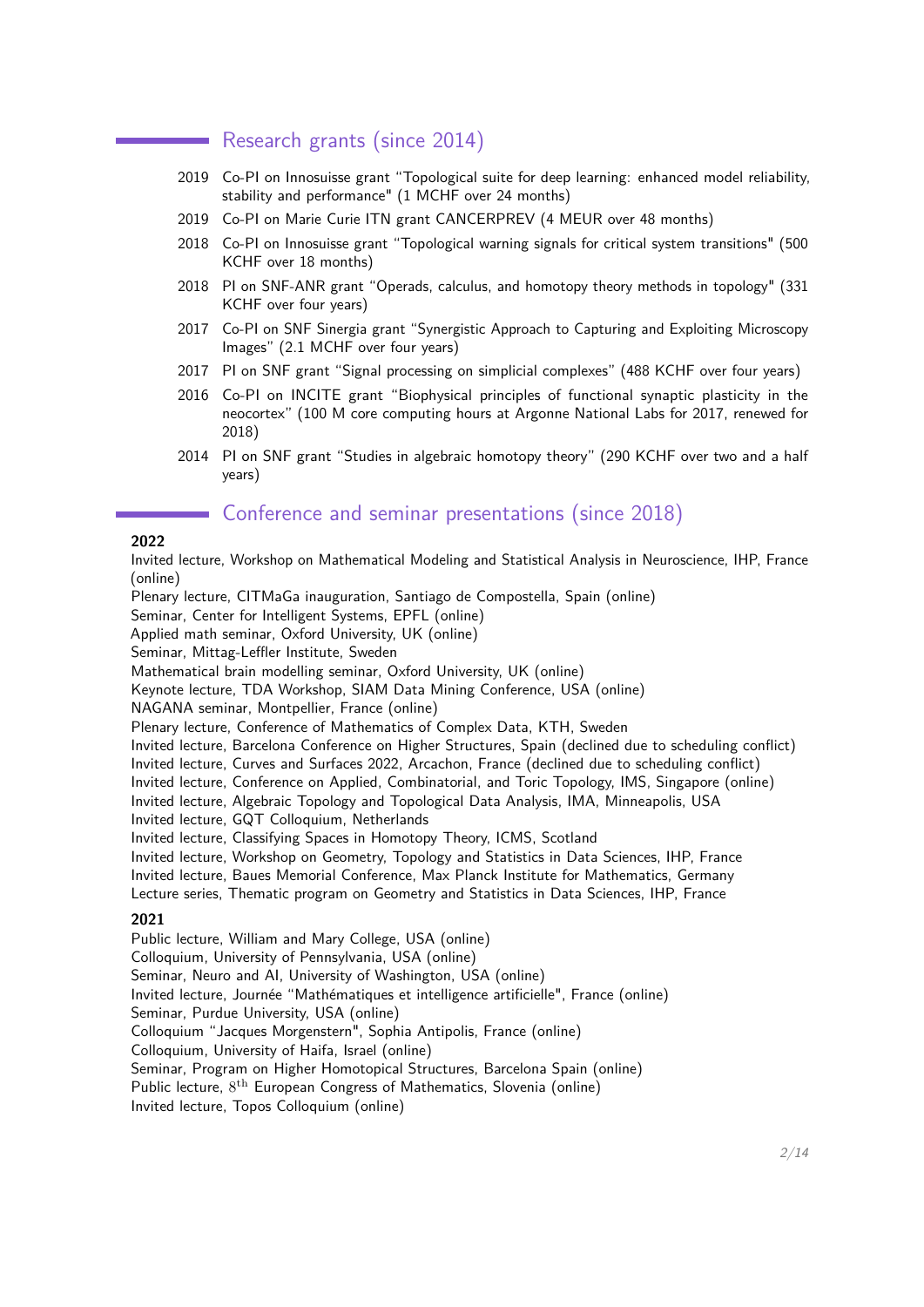Colloquium, Berlin Mathematical School, Germany (online) Colloquium (SFB Lecture), University of Regensburg, Germany (online) Lecture series, Young Topologists Meeting, Stockholm, Sweden (onliine) Invited lecture, Institute for Advanced Studies, University of Amsterdam (online) Invited lecture, 60th Anniversary of CINVESTAV, Mexico (online) Lecture series, Annual meeting of the GDR "Algebraic topology and applications", Strasbourg, France Invited lecture, COGENT seminar (online) Invited lecture, Forum des jeunes mathématiciennes, Besançon, France (online) **2020** Seminar, NTNU, Norway Invited track speaker, Applied Machine Learning Days, EPFL, Switzerland Invited lecture, Workshop on Geometry of Complex Webs, Les Diablerets, Switzerland Topology seminar, MIT, USA Topology seminar, Northeastern University, USA Invited lecture, Journée "Mathématiques et intelligence artificielle", Paris, France (postponed) Public lecture, General Assembly of the Belgian Mathematical Society, Brussels, Belgium (cancelled) Colloquium, University of Neuchâtel, Switzerland (postponed) Colloquium, TU Kaiserslauten, Germany (postponed) Colloquium and seminar, University of Pennsylvania, USA (postponed) Colloquium, Rutgers University, USA (postponed) Colloquium "Jacques Morgenstern", Sophia Antipolis, France (postponed) Invited lecture, 60th Birthday Workshop for Vincent Franjou, Nantes, France (postponed) Plenary lecture, Workshop on Mathematics for Complex Data, KTH, Sweden (postponed) Colloquium, Berlin Mathematical School, Germany (postponed) Invited lecture, Online Algebraic Topology Seminar Invited lecture, Workshop on Topological Data Analysis, Fields Institute, Canada (online) Public lecture, European Congress of Mathematicians, Slovenia (postponed) Lecture series, Young Topologists Meeting, Stockholm, Sweden (postponed) Invited lecture, Workshop on Topological and Geometric Structures, TU Berlin, Germany (postponed) Invited lecture, LMS and IMA Annual Joint Meeting, London, UK (online) Plenary lecture, MathSEE Symposium 2020, Karlsruhe, Germany (online) Topology seminar, Montana State University, USA (online) Invited lecture, Symposium Developments in Statistics and Data Science, Max Planck, Berlin, Germany (cancelled) Lectures series, Workshop of the GDR "Topologie algébrique", Strasbourg, France (postponed) Invited lecture, Forum des Jeunes Mathématcien(ne)s, Besançon, France (postponed) Invite lecture, I-AIM Seminar "Data Science for Materials Discovery" (online) Colloquium, University of Sheffield, UK (online) Keynote lecture, Workshop "Topological Data Analysis and Beyond", NeurIPS 2020 (online) **2019** Colloquium, University of Warwick, UK Lecture series, Introductory workshop on derived algebraic geometry, MSRI, USA Mathematical biology seminar, University of California-Merced, USA Computer science seminar, Lawrence Berkeley National Labs, USA Colloquium, University of Cardiff, UK Colloquium and seminar, Ohio State University, USA Colloquium, Paris XIII, France Invited lecture, British Mathematics Colloquium, Lancaster, UK Symposium speaker, 2019 Congress of the Schizophrenia International Research Society, Orlando, USA

Invited lecture, Combinatorial/Algebraic Topological Approaches to Nonlinear and Data Driven Dynamics, CRM, Montreal, Canada

Invited lecture, NeuroLeman Meeting, Les Diablerets, Switzerland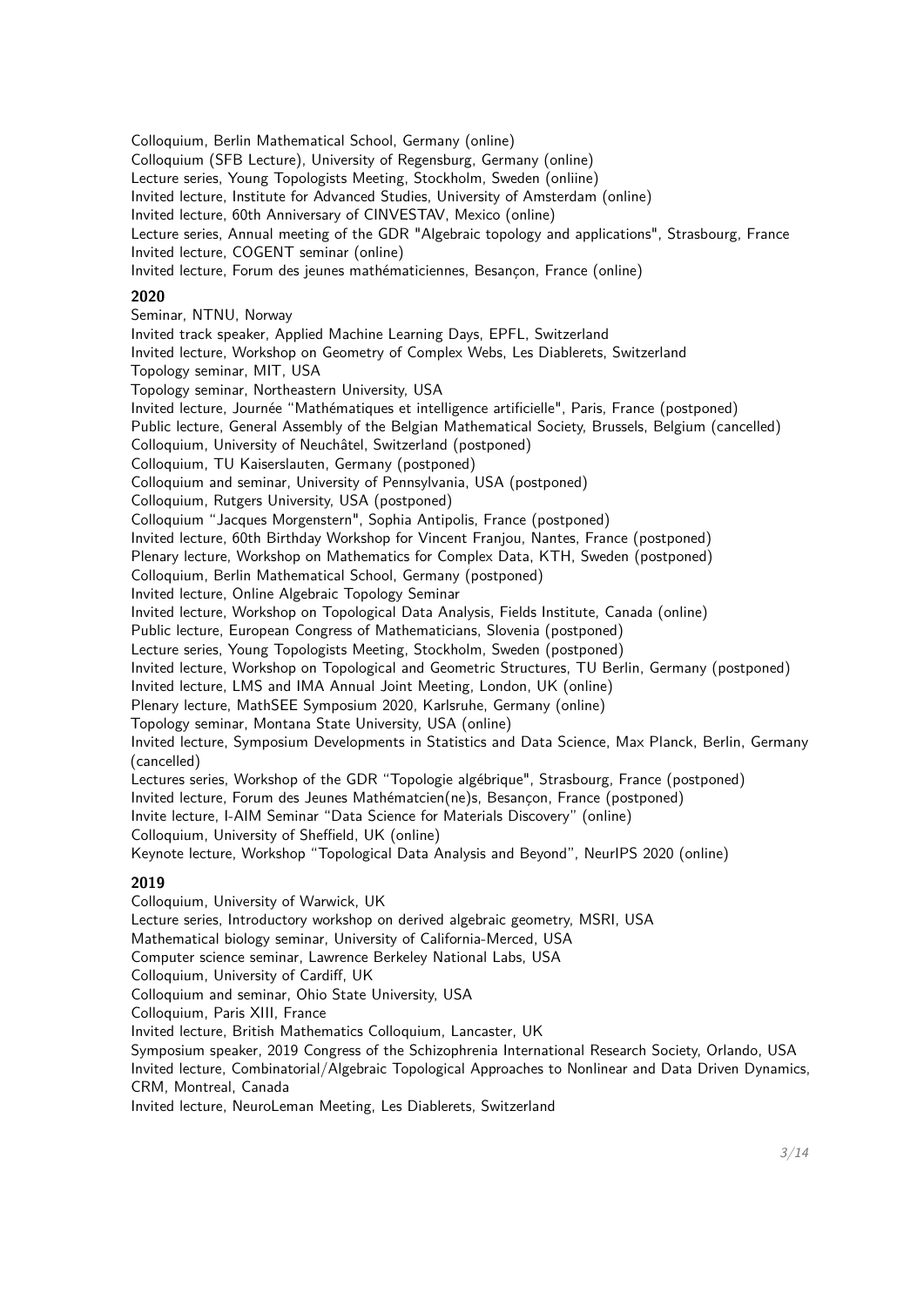Keynote lecture, WASP annual meeting, Göteborg, Sweden Distinguished lecture seminar, Padova Neuroscience Center, Padova, Italy Invited lecture, Young Scientists Symposium, IST Vienna, Austria Colloquium, Zurich Colloquium in Mathematics, Switzerland Colloquium, SISSA, Italy Keynote lecture, Workshop on Engineering in Network Science, EPFL, Switzerland Invited lecture, Workshop: Women in Computational Topology, ANU, Canberra, Australia Public lecture, ANU, Canberra, Australia Plenary lecture and mini-symposium talk, SIAM Conference on Applied Algebraic Geometry, Bern, Switzerland Invited lecture, Equivariant Topology and Derived Algebra, Trondheim, Norway Plenary lecture, Women in Geometry and Topology, CRM, Barcelona, Spain Applied Algebraic Topology Research Network online seminar Public lecture, Rider University, USA Colloquium and seminar, Princeton University, USA Colloquium, Uppsala University, Sweden Invited lecture, Workshop on Network Science for Cortical Circuits, European Institute for Theoretical Neuroscience, Paris, France GEOTOP-A online seminar Public lecture and lectures series, VIASM, Hanoi, Vietnam **2018** Colloquium, IST Vienna, Austria Invited lecture, Rational Homotopy Theory and its Applications, Lille, France Colloquium, University of Minnesota, USA Colloquium, Vanderbilt University, USA Invited lecture, Linking Topology to Algebraic Geometry and Statistics, Max Planck Institute, Leipzig, Germany Colloquium, UA Barcelona, Barcelona, Spain Lecture series, Topology in Korea and Australia, Pohang, South Korea Invited lecture, Applied Category Theory, Leiden, The Netherlands Invited lecture, Abel Symposium, Geiranger, Norway Invited lecture, BMI Research Symposium on Neural Circuits, EPFL, Switzerland

Invited lecture, Higher structures in homotopy theory, Newton Institute, Cambridge, England

Invited lecture, Conference in honor of Ieke Moerdijk, Utrecht, Netherlands

Invited lecture, Kick-off meeting of the Centre for Topological Data Analysis, Swansea, Wales

Invited lecture, Inauguration of the Centre for Geometry, Topology, and Applications, Southampton, England

Invited lecture, Shape and structure of materials (Hot topics symposium), MSRI, USA

Seminar talk, Newton Institute, Cambridge, UK

Data Science Seminar, University of Oxford, UK Colloquium, Instituto de Ciencias Matemáticas and UA, Madrid, Spain

## **Longterm research visits**

## **2022**

Mittag-Leffler Institute (two-week research membership) Insitut Henri Poincaré (visiting professorship)

### **2019**

MSRI (one-month research membership)

## **2018**

Newton Institute (one-month visitor)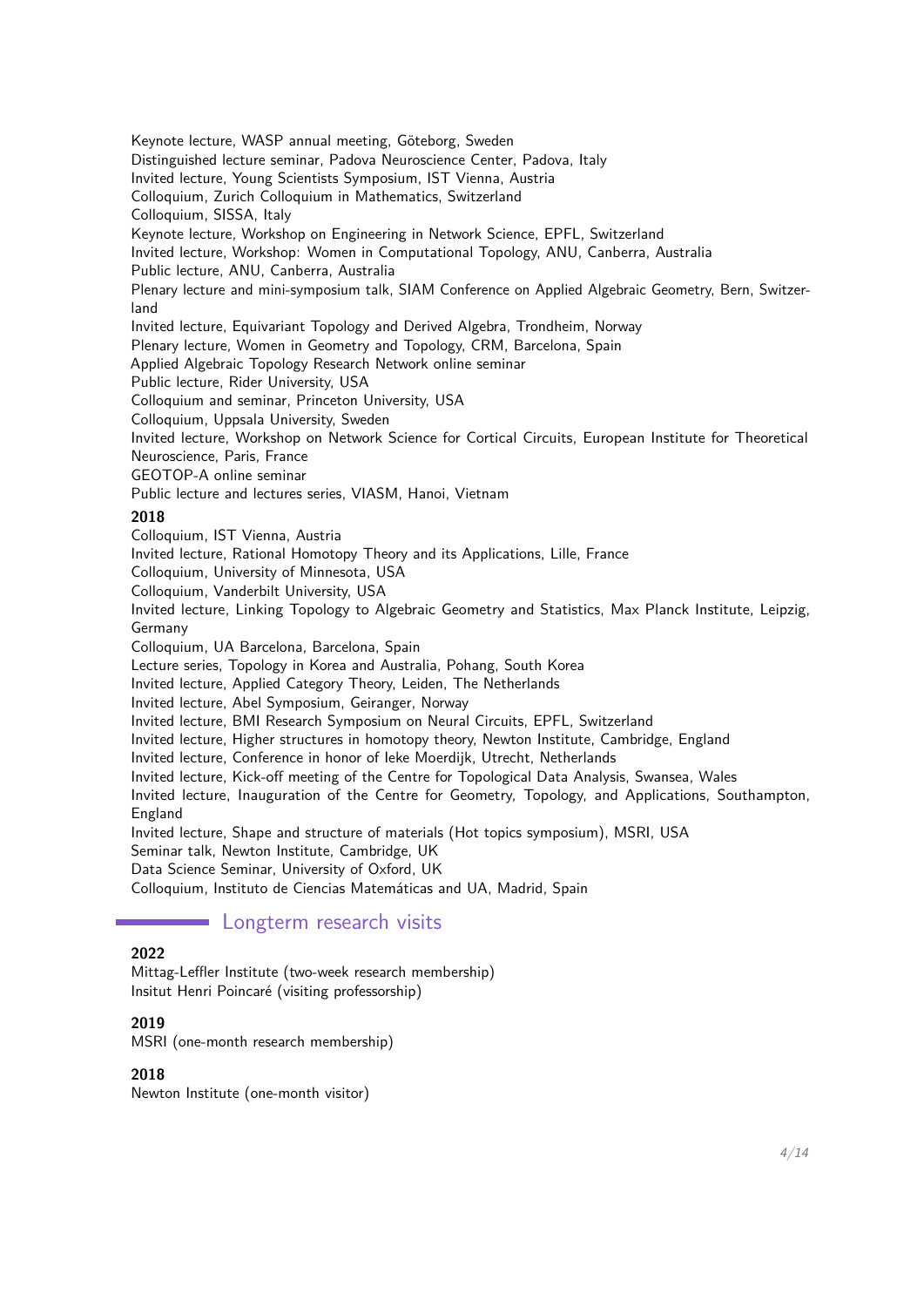#### **2015**

Stockholm University (two weeks)

#### **2014**

MSRI (three-month research professorship)

#### **2013**

Newton Institute (three-week visitor)

### **2012**

University of Chicago (three weeks)

## **Published articles and preprints**

1. K. Hess, A proof of Ganea's conjecture for rational spaces, Topology **30** (1991), 205-214.

2. K. Hess, Twisted tensor products of DGA's and the Adams-Hilton model for the total space of a fibration, London Mathematical Society Lecture Notes **175** (1992) 29-51.

3. K. Hess, Mild and tame homotopy theory, J. Pure and Applied Algebra **84** (1993) 277-310.

4. K. Hess and J.-M. Lemaire, Generalizing LS-category to model categories, J. Pure and Applied Algebra **91** (1994) 165-182.

5. N. Dupont and K. Hess, Twisted tensor models of fibrations, J. Pure and Applied Algebra **91** (1994) 109-120.

6. K. Hess and J.-M. Lemaire, Nice and lazy cell attachments, J. Pure and Applied Algebra **112** (1996) 29-39.

7. K. Hess, Perturbation and transfer of generic algebraic structure, Contemporary Math. **227** (1999) 103-144.

8. K. Hess, A history of rational homotopy theory, History of Topology, ed. I.M. James, Elsevier Science B.V., 1999, pp. 757-796.

9. N. Dupont and K. Hess, Noncommutative algebraic models for fiber squares, Math. Annalen **314** (1999) 449-467.

10. N. Dupont and K. Hess, How to model the free loop space algebraically, Math. Annalen **314** (1999), 469-490.

11. N. Dupont and K. Hess, Hochschild cohomology is topological, J. Pure and Applied Algebra **165** (2001) 1-6.

12. K. Hess, Model categories in algebraic topology, Applied Categorical Structures **10** (2002) 195-220.

13. N. Dupont and K. Hess, An algebraic model for homotopy fibers, Homology Homotopy Appl. **4** (2002) 117-139.

14. K. Hess and P.-E. Parent, Emergence of the Witt group in the cellular lattice of rational spaces, Trans. Amer. Math. Soc. **354** (2002) 4571-4583.

15. K. Hess, Review of "Rational Homotopy Theory" by Felix, Halperin and Thomas, Bull. of the London Math. Soc. **34** (2002) 624-626.

16. N. Dupont and K. Hess, Commutative free loop space models at large primes, Math. Z. **244** (2003) 1-34.

17. G. Adagio (S. Blanc, R. Guerraoui, K. Hess, P. Kouznetsov, P.-E. Parent, B. Pochon and O. Sauvageot), Using the topological characterization of synchronous models, Electronic Notes in Theoretical Computer Science **81** (2003) 12 p.

18. K. Hess, P.-E. Parent, A. Tonks and K. Worytkiewicz, Simulations as homotopies, Electronic Notes in Theoretical Computer Science **100** (2004) 65-93.

19. K. Hess, P.-E. Parent, J. Scott, A. Tonks, A canonical enriched Adams-Hilton model for simplicial sets, Adv. in Math. **207** (2006), 847-875.

20. K. Hess, An algebraic model for mod 2 topological cyclic homology, in String Topology and Cyclic Homology, Advanced Courses in Mathematics CRM Barcelona, Birkhäuser, 2006, pp. 97-163.

21. K. Hess, P.-E. Parent, A. Tonks and K. Worytkiewicz, A model structure la Thomason on 2-CAT, J. Pure and Applied Algebra **208** (2007) 205-236.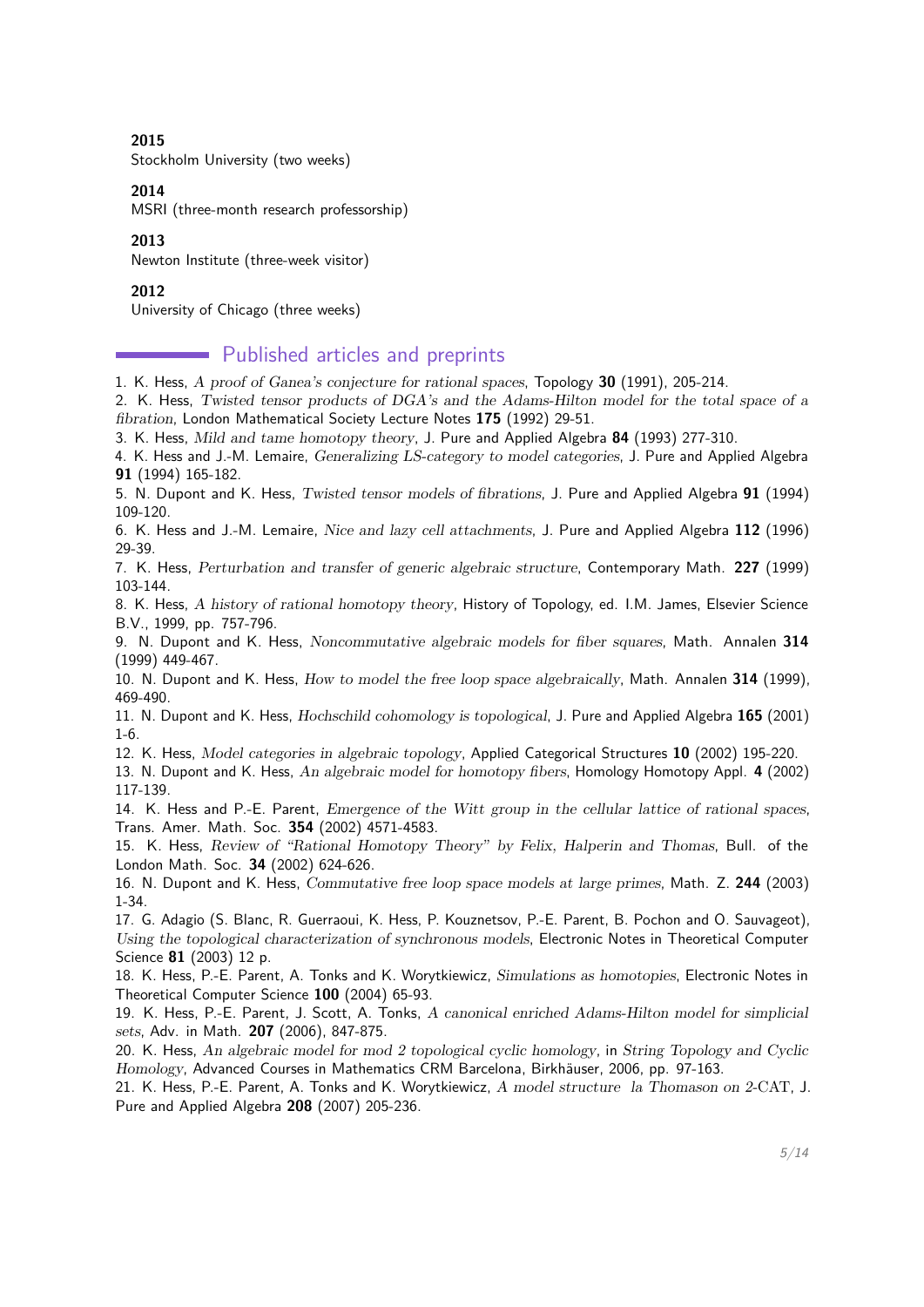22. K. Hess, P.-E. Parent and J. Scott, A chain coalgebra model for the James map, Homology Homotopy Appl. **9** (2007) 209-231.

23. K. Hess, Rational homotopy theory: a brief introduction, Contemporary Math. **436** (2007) 175-202

24. K. Hess, R. Levi, An algebraic model for the loop space homology of a homotopy fiber, Alg. Geom. Top. **7** (2007) 1699-1765.

25. K. Hess, P.-E. Parent and J. Scott, CoHochschild homology of chain coalgebras, J. Pure Applied Algebra **213** (2009) 536-556.

26. K. Hess, Homotopic Hopf-Galois extensions: Foundations and examples, Geometry and Topology Monographs **16** (2009) 79-132.

27. K. Hess and A. Tonks, The loop group and the cobar construction, Proc. Amer. Math. Soc. **138** (2010) 1861-1876.

28. E. D. Farjoun and K. Hess, Normal and conormal maps in homotopy theory, Homology Homotopy Appl. **14** (2012) 79-112.

29. K. Hess, Multiplicative structure in equivariant cohomology, J. Pure Applied Algebra **216** (2012) 1680-1699.

30. W. Dwyer and K. Hess, Long knots and maps between operads, Geometry and Topology **16** (2012) 919-955.

31. J.P.C. Greenlees, K. Hess and S. Shamir, Complete intersections in rational homotopy theory, J. Pure Applied Algebra **217** (2013) 636-663.

32. J. E. Harper and K. Hess, Homotopy completion and topological Quillen homology of structured ring spectra, Geometry and Topology **17** (2013) 1325-1416.

33. K. Hess and B. Shipley, The homotopy theory of coalgebras over a comonad, Proc. London Math. Soc **108** (2014) 484-516.

34. W. Dwyer and K. Hess, The Boardman-Vogt tensor product of operadic bimodules, Contemporary Mathematics **620** (2014) 71-98.

35. M. Bayeh, K. Hess, V. Karpova, M. Kedziorek, E. Riehl and B. Shipley, Left-induced model category structures and diagram categories, Contemporary Mathematics **641** (2015) 49-81.

36. C. Brisken, K. Hess, and R. Jeitziner, Progesterone and overlooked endocrine pathways in breast cancer pathogenesis, Endocrinology **156** (2015) 3442-3450.

37. K. Hess, The Hochschild complex of a twisting cochain, J. Algebra **451** (2016) 302-356.

38. K. Hess and B. Shipley, Waldhausen *K*-theory of spaces via comodules, Adv. in Math. **290** (2016) 1079-1137.

39. K. Hess, M. Kedziorek, E. Riehl, and B. Shipley, A necessary and sufficient condition for induced model structure, J. Topology **10** (2017) 324-369.

40. Y. Lee, S. Barthel, S. Mohammad Moosavi, P. Dłotko, K. Hess, and B. Smit, Quantifying similarity of pore-geometry in nanoporous materials, Nature Communications (2017) doi: 10.1038/ncomms15396.

41. M. W. Reimann, M. Nolte, M. Scolamiero, K. Turner, R. Perin, G. Chindemi, P. Dłotko, R. Levi, K. Hess, and H. Markram, Cliques of neurons bound into cavities provide a missing link between structure and function, Front. Comput. Neurosci., 12 June 2017, doi: 10.3389/fncom.2017.00048.

42. L. Kanari, P. Dłotko, M. Scolamiero, R. Levi, J. C. Shillcock, K. Hess, and H. Markram, A topological representation of branching morphologies, Neuroinformatics (2017) doi: 10.1007/s12021-017-9341-1.

43. A. Beaudry, K. Hess, M. Kedziorek, M. Merling, and V. Stojanoska, Motivic homotopical Galois extensions,Topology and its Applications (Virtual Special Issue – Women in Topology II: Further collaborations in homotopy theory), **235** (2018) 290-338.

44. A. Berglund and K. Hess, Homotopic Hopf-Galois extensions revisited, Journal of Noncommutative Geometry **12** (2018) 107-155.

45. Y. Lee, S. Barthel, P. Dłotko, S. Mohammad Moosavi, K. Hess, and B. Smit, High-throughput screening approach for nanoporous materials genome using topological data analysis: application to zeolites, J. Chem. Theory Comput. **14** (2018) 4427-4437.

46. A. Berglund and K. Hess, Homotopical Morita theory for corings, Israel Journal of Mathematics **227** (2018) 239-287.

47. W. Dwyer, K. Hess, and B. Knudsen, Configuration spaces of products, Trans. Amer. Math. Soc. **371**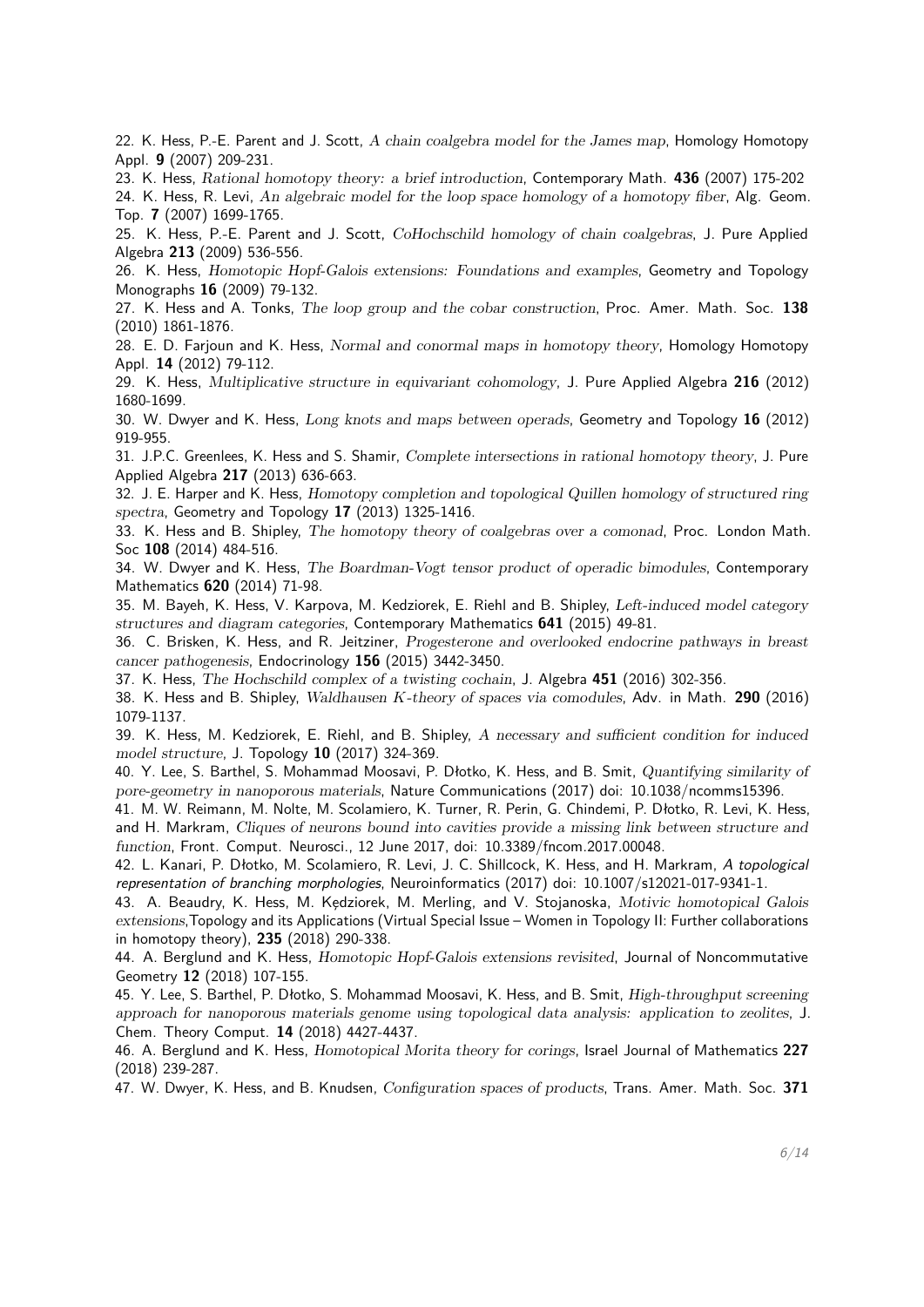(2019) 2963-2985.

48. K. Hess and M. Kedziorek, The homotopy theory of coalgebras over simplicial comonads, Homology Homotopy Appl. **21** (2019) 247-268.

49. J.-B. Bardin, G. Spreemann, K. Hess, Topological exploration of artificial neuronal network dynamics, Network Neuroscience (2019) https://doi.org/10.1162/netn\_a\_00080.

50. L. Kanari, S. Ramaswamy, Y. Shi, S. Morand, J. Meystre, R. Perin, M. Abdellah, Y. Wang, K. Hess, and H. Markram, Objective classification of neocortical pyramidal cells, Cerebral Cortex (2019) bhy339, https://doi.org/10.1093/cercor/bhy339.

51. R. Jeitziner, M. Carrière, J. Rougemont, S.Oudot, K. Hess, and C. Brisken, Two-Tier Mapper, an unbiased topology-based clustering method for enhanced global gene expression analysis, Bioinformatics (2019) btz052, https://doi.org/10.1093/bioinformatics/btz052.

52. A. Doerig, A. Schurger, K. Hess, and M. H. Herzog, The unfolding argument: why IIT and other causal structure theories of consciousness are empirically untestable, Consciousness and Cognition **72** (2019) 49-59.

53. K. Hess, Topological adventures in neuroscience, in the Proceedings of the 2018 Abel Symposium: Topological Data Analysis, Springer Verlag, 2020.

54. K. Hess, P.-E. Parent, and J. Scott, Twisting structures and morphisms up to strong homotopy, J. Homotopy Relat. Struct. **15** (2020) 185–222.

55. M. Fournier, M. Scolamiero,..., P. Conus, K. Do Cuénod, and K. Hess, Topology predicts long-term functional outcome in early psychosis, Molecular Psychiatry (2020). https://doi.org/10.1038/s41380-020- 0826-1.

56. L. Kanari, A. Garin, and K. Hess, From trees to barcodes and back again: theoretical and statistical perspectives, Algorithms **13** (2020) 335, doi:10.3390/a13120335

57. K. Hess and B. Shipley, Invariance properties of coHochschild homology, J. Pure Applied Algebra **225** (2021), https://doi.org/10.1016/j.jpaa.2020.106505.

58. G. Tauzin, U. Lupo, L. Tunstall, J. Burella Prez, M. Caorsi, A. Medina-Mardones, A, Dassatti, and K. Hess, giotto-tda: a topological data analysis toolkit for machine learning and data exploration, J. Mach. Learn. Res. **22** (2021), 39:1-39:6.

59. K. Hess and B. Knudsen, A Kunneth theorem for configuration spaces, arXiv:1810.02249, J. London Math. Soc. **105** (2022) 639–664, https://doi.org/10.1112/jlms.12536.

60. L. Kanari, H. Dictus, W. Van Geit, A. Chalimourda, B. Coste, J. Shillcock, K. Hess, and H. Markram, Computational synthesis of cortical dendritic morphologies, Cell Reports 39, 110586, https://doi.org/10.1016/j.celrep.2022.110586.

61. K. Adamyk, T. Gerhardt, K. Hess, I. Klang, and H. Kong, Computational tools for twisted topological Hochschild homology of equivariant spectra, to appear in Topology and its Applications (Proceeding of Women in Topology III), https://doi.org/10.1016/j.topol.2022.108102.

62. A-L- García-Pulido, K. Hess, J. Tan, K, Turner, B. Wang, and N. Yerolemou, Graph pseudometrics from a topological point of view, arXiv:2107.11329, to appear in Research in Computational Topology 2, Association for Women in Mathematics Series, Springer.

63. W. Jiao, G. Spreemann, E. Ruchti, S. Banerjee, Y. Shi, R. Steven Stowers, K. Hess, B. D. McCabe, Intact whole brain cellular quantitation of gene expression, available on bioRxiv, to appear in eLife.

64. P. Sandoz, R. Denhardt-Eriksson, L. Abrami, G. Spreemann, C. Maclachlan, B. Kunz, K. Hess, G. Knott, V. Hatzimanikatis, G. van der Goot, and S. Ho, ZDHHC6-mediated palmitoylation tunes ER architecture, available on bioRxiv, submitted.

65. E. Mullier, J. Vohryzek, A. Griffa, Y. Alemàn-Gómez, C. Hacker, K. Hess, and P. Hagmann, Functional brain dynamics are shaped by connectome *n*-simplicial organization, submitted.

66. J. Curry, J. DeSha, A. Garin, K. Hess, L. Kanari, B. Mallery, From trees to barcodes and back again II: combinatorial and probabilistic aspects of a topological inverse problem, arXiv:2107.11212, submitted.

67. G. Colombo, R. J. A. Cubero, L. Kanari, A. Venturino, R. Schulz, M. Scolamiero, J. Agerberg, H. Mathys, L.-H. Tsai, W. Chachólski, K. Hess, S. Sieger, Microglial MorphOMICs unravel region- and sex-dependent morphological signatures from murine postnatal development to degeneration, submitted.

68. K. Hess, N. Rasekh, Shadows are bicategorical traces, arXiv:2109:02144, submitted.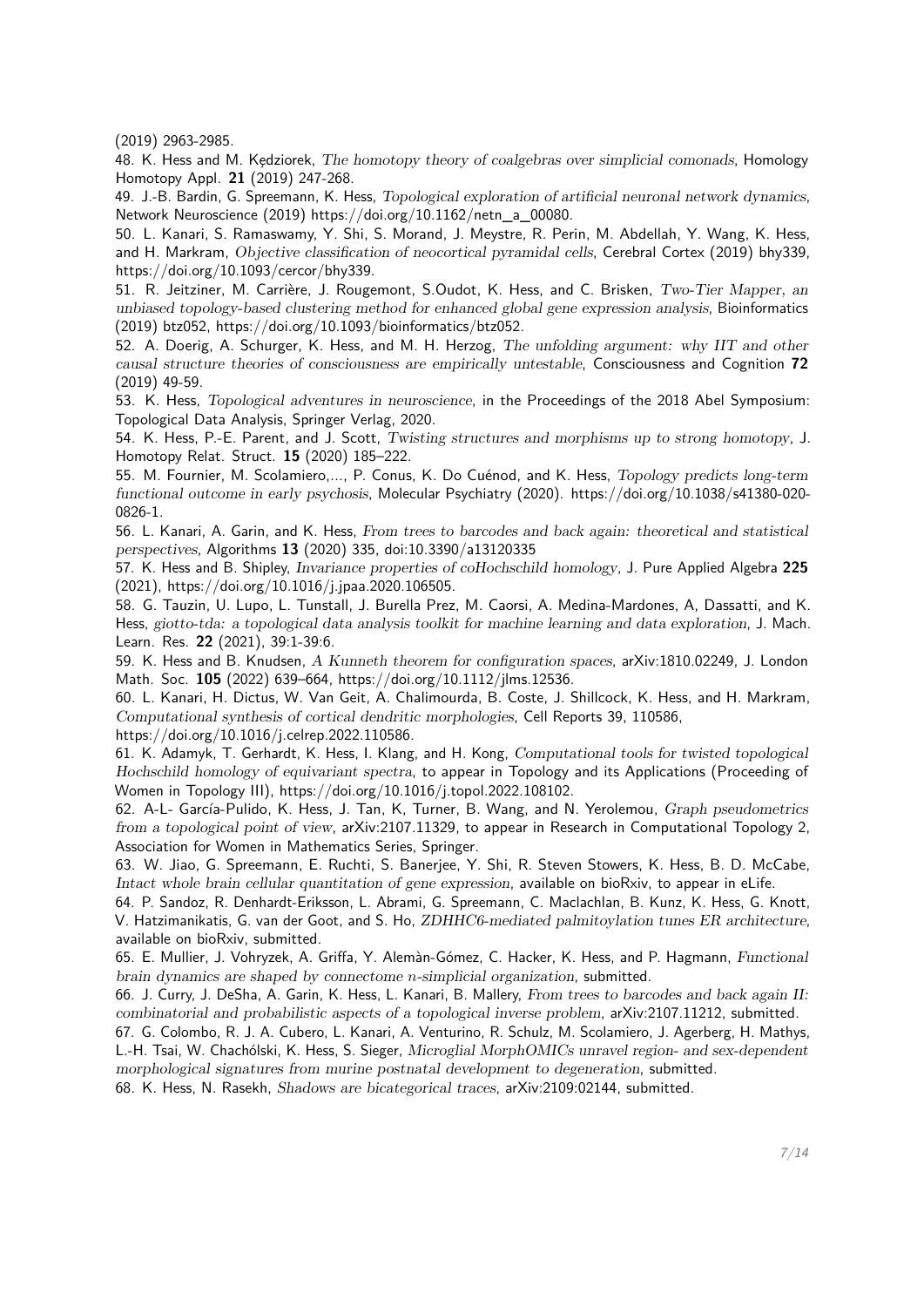69. K. Adamyk, T. Gerhardt, K. Hess, I. Klang, H. Kong, A shadow framework for equivariant Hochschild homologies, arXiv:2111.04152, submitted.

70. K. Hess, A general framework for homotopic descent and codescent, arXiv:1001.1556v3, 68 pages.

## Teaching and supervision

### Courses taught

- 1 *st* year Linear algebra (for engineers and for mathematicians and physicists)
- $2^{nd}$  year  $\,$  Analysis (University of Toronto), general topology, abstract algebra
- Upper level Knot theory, Lie algebras, algebraic topology, homological algebra, algebraic K-theory
	- Doctoral Game theory, symmetric spectra, homotopy theory (University of Stockholm), cyclic homology, homotopical algebra, topological data analysis, various working groups in algebraic topology

#### Projects supervised

- Over 70 semester projects at the EPFL personally directed since 1991, on topics including homotopy theory, knot theory, topological groups, homological algebra, Galois theory, category theory, K-theory, the Atiyah-Singer index theorem, mathematical physics, *C* ∗ algebras, algebraic genetics and topological data analysis.
- Over 40 masters or diploma projects at the EPFL personally directed since 1993, on topics including category theory, homological algebra, homotopy theory, K-theory, knot theory (including applications to polymer science and dynamical sytems), algebraic geometry, cryptography, mathematical physics (quantum gauge theory, quantum gravity, topological insulators), topological data analysis, triangulated categories.

### Doctoral students

- Kelly Maggs, "TDA and the influence of hormones on gene expression," started Fall 2020
- Melvin Vaupel, "TDA and neuron electrophysiology," co-supervision with Benjamin Dunn (NTNU), started Spring 2020
- Haoqing Wu, "A Hopf-algebra model for Dwyer's tame spaces", started Fall 2017
- Aras Ergus, "Hopf algebras and Hopf-Galois extensions in  $\infty$ -categories", started Fall 2017
- Celia Hacker, "Reduced representations of complexes, signals, and multifiltrations", started Fall 2018
- Stefania Ebli, "Collapse-invariant properties of spaces equipped with signals or directions," thesis defended May 2022
- Adélie Garin, "From trees to barcodes and back again: a combinatorial, probabilistic and geometric study of a topological inverse problem," thesis defended February 2022
- Rachel Jeitziner, "Development of topological tools for the analysis of biological data," joint supervision with Cathrin Brisken (EPFL-SV), thesis defended July 2018 (working for the Swiss Bioinformatice Institute)
- Sophie Raynor, "Compact symmetric multicategories and the problem of loops," joint supervision with Ran Levi (Aberdeen), sponsored by the Blue Brain lab, thesis defended January 2018 (postdoc at Macquarie University)
- Dimitri Zaganidis, "The (∞*,* 2)-category of homotopy coherent monads in an ∞-cosmos," sponsored by FN grant 200020-144399, thesis defended May 2017 (working for a high-tech start-up)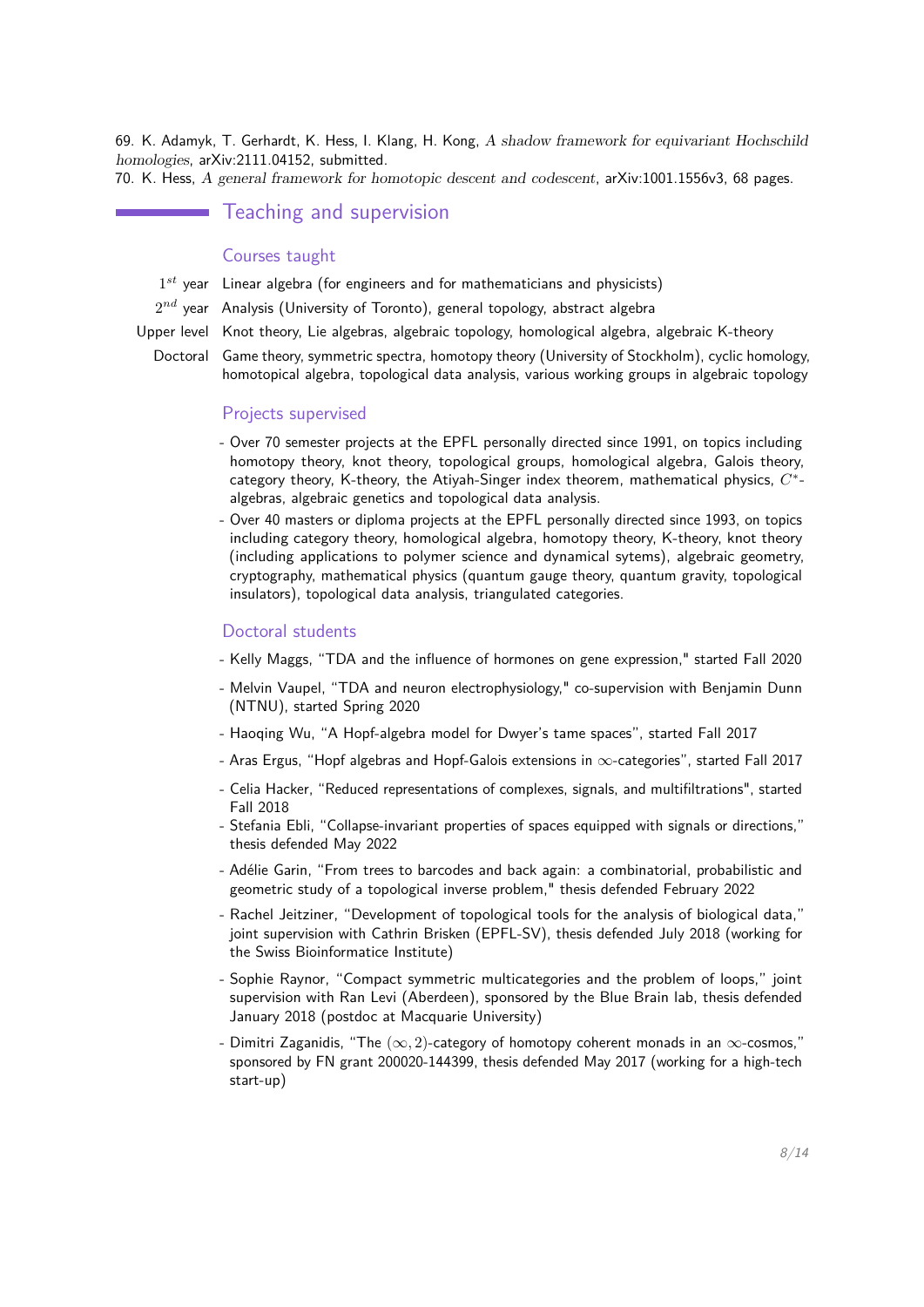- Martina Rovelli, "Towards new invariants for principal bundles," sponsored by FN grant 200020-144399, thesis defended February 2017 (tenure-track assistant professor at UMass-Amherst)
- Marc Stephan, "Kan spectra, group spectra and twisting structures," thesis defended November 2014 (postdoc in Bielefeld)
- Varvara Karpova, "Homotopic Hopf-Galois theory of commutative differential graded algebras," sponsored by FN grant 200020-132379, thesis defended February 2014 (gymnasium math professor in Zug)
- Patrick Müller, "Homotopic descent over monoidal model categories," sponsored by FN grants 200020-121864 and 200020-132379, thesis defended September 2011 (gymnasium math professor in St Gallen)
- Nicolas Michel, "Categorical foundations of K-theory," thesis defended September 2010, sponsored by FN grant 200020-121864 (gymnasium math teacher)
- Ilias Amrani, "Catégories simpliciales et K-théorie de Waldhausen," thesis defended September 2010, sponsored by FN grants 200020-113707 and 200020-121864 (postdoc at Academic University of St. Petersburg)
- Théophile Naïto, "Alexander-Whitney coalgebras: an algebraic model for topological spaces," thesis defended May 2009, sponsored by FN grant 200020-113707 (librarian at BCU Lausanne)
- Jan Brunner, "The link between the infinite mapping class group of the disk and the braid group on infinitely many strands," thesis defended June 2008, sponsored by FN grant 200020-105383 (math professor at the HES Bienne)
- Sylvestre Blanc, "Modèles tordus d'espaces de lacets libres et fonctionnels," thesis defended September 2004, sponsored by FN grant 2000-068137.02 (IT quant at Grammont Finance S.A)
- Orin Sauvageot, "Stabilisation de complexes croisés," thesis defended November 2002, sponsored by FN grant 21-061707.00 (Chief Operating Officer at Tetral SA)
- Chantal Oberson, "Etude des relations structure-propriété des polymères par des méthodes topologiques," thesis defended June 1999, sponsored by FN grant 21-43404.95 (working for a high-tech start up)
- Fabio Simoncini, "Autour de quelques invariants d'homotopie rationnelle," thesis defended October 1998, sponsored by FN grant 21-43406.95 (portfolio manager on Swiss Fixed Income at Banque Cantonale Vaudoise)

### Postdocs supervised

- Hadrian Heine (Osnabrück, 2018): September 2021–present
- Darrick Lee (University of Pennsylvania, 2021): September 2021–present
- Kursat Sözer (Indiana University-Bloomington, 2020): September 2021–present
- Nicolas Berkouk (INRIA Saclay, 2020): November 2020–present
- Raphael Reinauer (Münster, 2020): November 2020–present
- Jens Jakob Kjaer (Notre Dame, 2019): September 2019–August 2021 (working for 3M)
- Nima Rasekh (University of Illinois at Urbana-Champaign, 2018): September 2019–present
- Anibal Medina Mardones (Stony Brook, 2015): June 2019–August 2020 (postdoc at MPI Bonn)
- Guillaume Tauzin (Wüppertal/Roma Tor Vergata, 2019): March 2019–February 2020 (working for Inait, a high-tech start-up)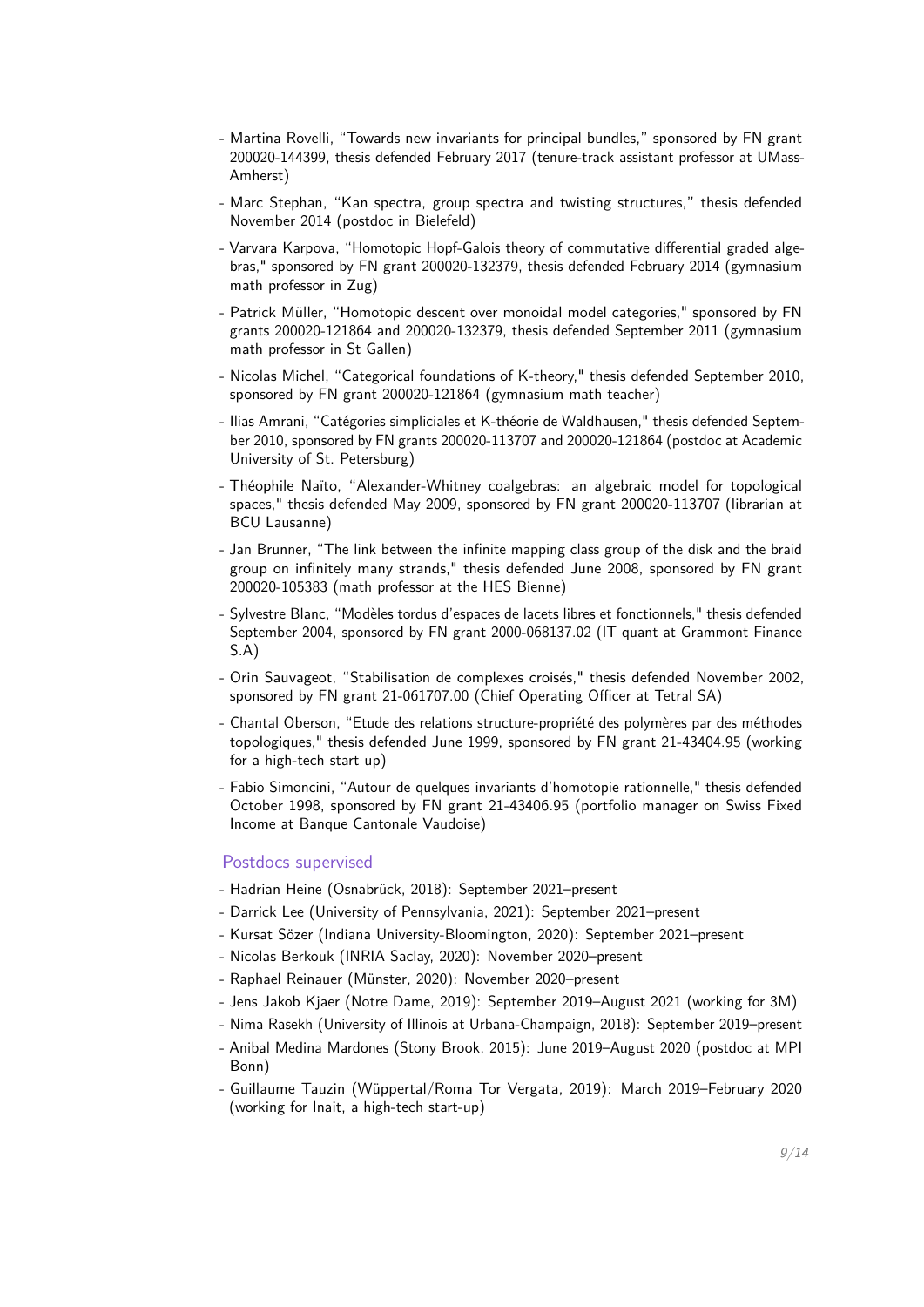- Inbar Klang (Stanford, 2018): September 2018–August 2019 (postdoc at Columbia University)
- Daniela Egas Santander (Copenhagen, 2015): October 2017–May 2020 (scientist at Blue Brain Project)
- Beren Sanders (UCLA, 2014): September 2017–August 2018 (assistant professor at UC Santa Cruz)
- Nicolas Ninin (Paris XI, 2017): August 2017–May 2020 (scientist at Blue Brain Project)
- Dimitri Zaganidis (EPFL, 2017): July 2017–February 2019 (working for Inait, a high-tech startup)
- Jean Verrette (Hawaii, 2016): March 2016–February 2017 (working for a high-tech startup)
- Gard Spreemann (NTNU, 2015): February 2016–November 2019 (working for Telenor)
- Senja Barthel (Imperial College, 2015): September 2015–August 2019 (assistant professor at VU Amsterdam)
- Katharine Turner (Chicago, 2015): September 2015–August 2017 (lecturer at Australian National University)
- Martina Scolamiero (KTH, 2015): July 2015–July 2018 (assistant professor at KTH)
- Magdalena Kędziorek (Sheffield, 2014): February 2015–August 2017 (assistant professor at Radboud University Nijmegen)
- Justin Young (Indiana, 2012): September 2012–August 2014 (lecturer at Ohio State University-Newark)
- Eric Finster (Virginia, 2010): August 2010–August 2012 (postdoc at University of Birmingham)
- Gavin Seal (VU Brussels, 2000): January 2009–December 2012 (teacher for the Euler course and as a high school math teacher)
- John E. Harper (Notre Dame, 2008): August 2008–July 2010 (associate professor at Ohio State University-Newark)
- Samuel Wüthrich (Bern, 2004): September 2006–July 2008 (employed by the CFF)
- Christine Vespa (Paris XIII, 2006): September 2006–August 2007 (maître de conférence at the University of Strasbourg)
- Sverre Lunøe-Nielsen (Oslo, 2005): September 2005–August 2006 (lecturer at Universitet i Agder)
- Jonathan Scott (Toronto, 2000): September 2004–July 2006 (associate professor at Cleveland State University)
- Peter Bubenik (Toronto, 2003): September 2003–July 2005 (full professor at the University of Florida)
- Paul-Eugène Parent (Louvain-la-Neuve, 2001): September 2001–August 2003 (full professor at the University of Ottawa)

### Professional service

### Assessments and advisory roles

- 2022–present Member of the scientific board of IST Austria
- 2021–present Member of the scientific advisory board of CITMAga (Galician Center for Mathematical Research and Technology )
- 2021–present Member of the expert committee for promotion of STEM fields of the Swiss Academy of Arts and Sciences
- 2020–present Member of the expert committee of the Labex CEMPI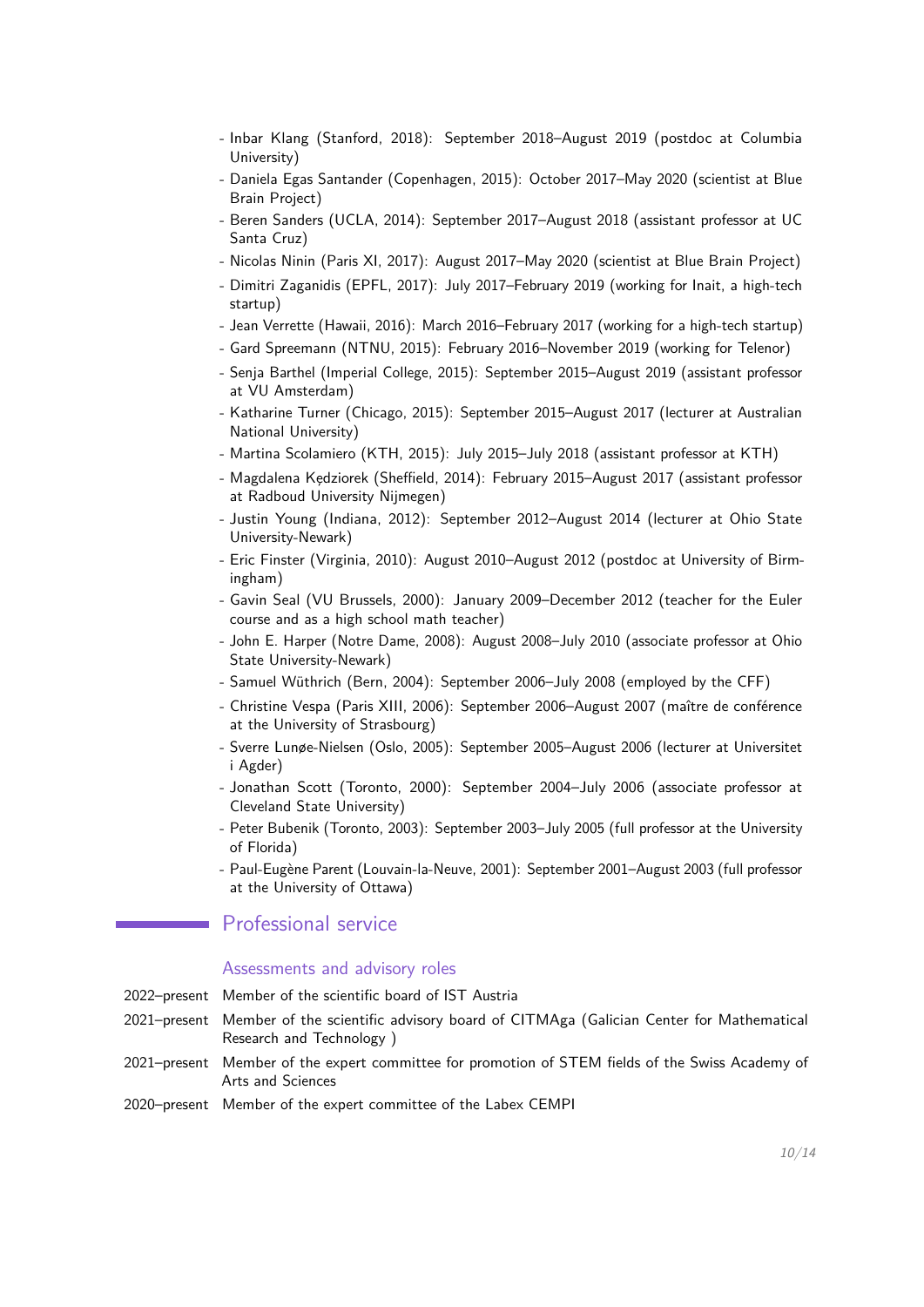- 2020–present Member of the scientific committee of the Fondation Mathématique Jacques Hadamard
- 2020–present Member of the scientific committee of the EUR Maths-Info of Paris 13
- 2019–present Member of the International Advisory Committee for ICM 2022
- 2018–present Member of the WASP committee selecting Swedish universities to receive funding for establishing professorships in mathematics and AI
- 2018–present Member of the Advisory Board of the Centre for Topological Data Analysis at Oxford University
	- 2018–2020 Vice-chair of the mathematics panel of Swedish Research Council
	- 2017–2018 Member of the selection committee for the ICM 2018 Emmy Noether Lecture
	- 2016–2020 Member (chair in 2020) of the international peer review panel on mathematics, statistics and computer science of the Danish Council for Independent Research
- 2016–present Member of the Standing Committee of the association of European Women in Mathematics 2016 Member of the Review Panel for the Mathematical Institute at Oxford
	- 2015–2018 Member of the Association for Women in Mathematics Noether Lecture selection committee
	- 2013–2017 Member of the selection committee for the Heidelberg Laureate Forum
	- 2012–2015 Chair of the committee evaluating undergraduate mathematics education in all Swedish universities
		- 2012 Member of the mathematics panel of the international commission evaluating KTH in its Research Assessment Exercise
- 2004–present Member of the selection committee for choosing a new professor for the mathematics departments of the Universities of Aalborg (2005, 2009, 2015), Bergen (2004), Copenhagen (2015), ETHZ (2014, 2018), Göteborg (2015, 2017), Lille (2012), Nantes (2017), Nijmegen (2012, 2014), Osnabrück (2012), Paris VII (2018), Paris XIII (2015), Paris Sud (2020), Stockholm (2014), Trondheim (2006, 2012, 2013, 2018), Utrecht (2016), and Vienna (2019, 2020) and for promotion to professor at KTH (2010) and Copenhagen (2012, 2014). Reviewer for creation of Junior Research Group at FU Berlin (2013)
	- 2001 Member of the international commission evaluating the mathematics departments of all Swedish universities
- 2000–present Reviewer of grant applications for the U.S. National Science Foundation, the Norwegian Research Council, the Academy of Finland, the US-Israel Binational Science Foundation, the Netherlands Organisation for Scientific Research, the European Research Commission (EURYI prize), France's National Research Agency, Canada's National Science and Engineering Research Council, Georgia's Shota Rustaveli National Science Foundation, the Research Foundation-Flanders, the Centre de Recerca Matematicà, and the UK's Leverhulme Trust.
- 1992–present Member of thesis and habilitation juries in Aalborg (3), Aberdeen, Amiens, Copenhagen (3), ETHZ (1), Lille (6), Louvain-la-Neuve (2), Nantes, Nice (2), Nijmegen, Oslo, Paris (6), Sheffield (2), Singapore, Stockholm (3), Trondheim (4), and Utrecht (2). Reporter for theses in Angers and Paris.

### Service internal to EPFL

2021–present Member of the hiring committee for joint professorship in life sciences and computer science

- 2019–2020 Member of the faculty recruitment committee for the faculty of informatics and communication
- 2019–present Member of the EPFL pilot committee on equality issues
- 2018–2020 Member of the computational biology doctoral program committee
- 2018–2019 Member of hiring committees for professorships in computational neuroscience, neuroengineering, and computational biology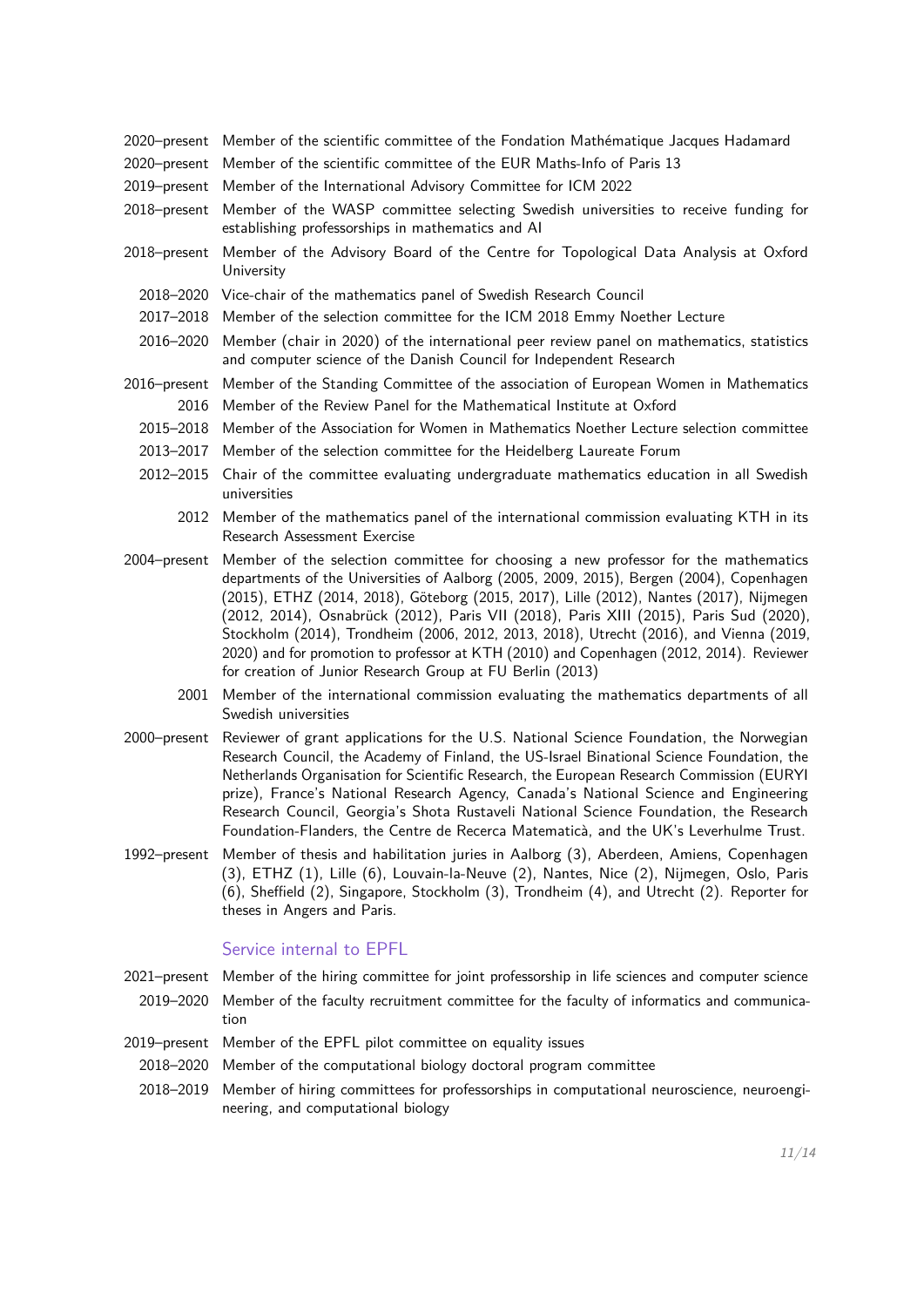- 2017–2020 Member of the neuroscience doctoral program committee
- 2015–2020 Member of the mathematics doctoral program committee
- 2015–2019 EPFL representative on the board of the Fondation Erna Hamburger
- 2014–2019 Vice-president of the EPFL-WISH Foundation (for the promotion of women in science)
- 2012–2015 Director of the Doctoral program in mathematics
- 2010–2012 Member of the committee selecting the laureat of the EPFL doctoral prize
- 2010–2020 Member of the Bureau of the EPFL-WISH Foundation
- 2008–2015 Member of the Research Commission (chair of the mathematics and computer science panel starting in 2013)
- 2008–2012 Vice-director of the Doctoral program in mathematics
- 2006–2012 Member of the Teaching committee of the section of mathematics
- 2006–2012 Exchange coordinator for the section of mathematics
- 2004–2008 Member of the Evaluating Committee of the FSB (responsible for evaluating applications for internal promotion)
- 1995–present Numerous presentations to visiting high school and elementary school students (Journée des gymnasiennes, Journée des gymnasiens, Journée des classes)

### Conferences co-organized

- 2022 CIRM Workshop on Chromatic Homotopy Theory, France
- 2021 MSRI Hot Topics Workshop: Topological Insights in Neuroscience, USA
- 2021 IMSI Workshop on Topological Data Analysis, USA
- 2021 Thematic Einstein Semester "Geometric and Topological Structure of Materials" (Berlin, Germany)
- 2020 Algebraic Topology: Methods, Computation, and Science (Ohio State University, USA)
- 2020 Workshop on Statistics for Topological and Discrete Data (EPFL)(postponed)
- 2019 Inaugural workshop of the OCHoTop network (EPFL)
- 2019 Second Engineering PhD Summit (EPFL)
- 2019 Mini-symposium at SIAM AG 2019 (Bern, Switzerland)
- 2018 Workshop on topology and neuroscience (EPFL)
- 2018 General meeting of the association of European Women in Mathematics (Graz, Austria)
- 2018 Abel Symposium on Applied Topology (Geiranger, Norway)
- 2017 Women in Topology Workshop (MSRI)
- 2017 Conference in applied algebraic topology (Sapporo, Japan)
- 2017 Program "Applied and Computational Algebraic Topology" (Hausdorff Research Institute for Mathematics, Bonn)
- 2015 Workshop in category theory and algebraic topology (Louvain)
- 2014 Introductory Workshop, Emphasis semester in algebraic topology (MSRI)
- 2013, 2014 Summer schools in algebraic topology and category theory (Université Catholique de Louvain/EPFL)
- 2013, 2016 Women in Topology Workshop (Banff International Research Station)
	- 2011 André Memorial Conference (EPFL)
	- 2010 Workshop on Tannakian Categories (EPFL)
- 2007–present Young Topologists Meetings (held annually in Switzerland, Denmark, or Sweden since 2007) 2006 Alpine Operad Workshop (Villars)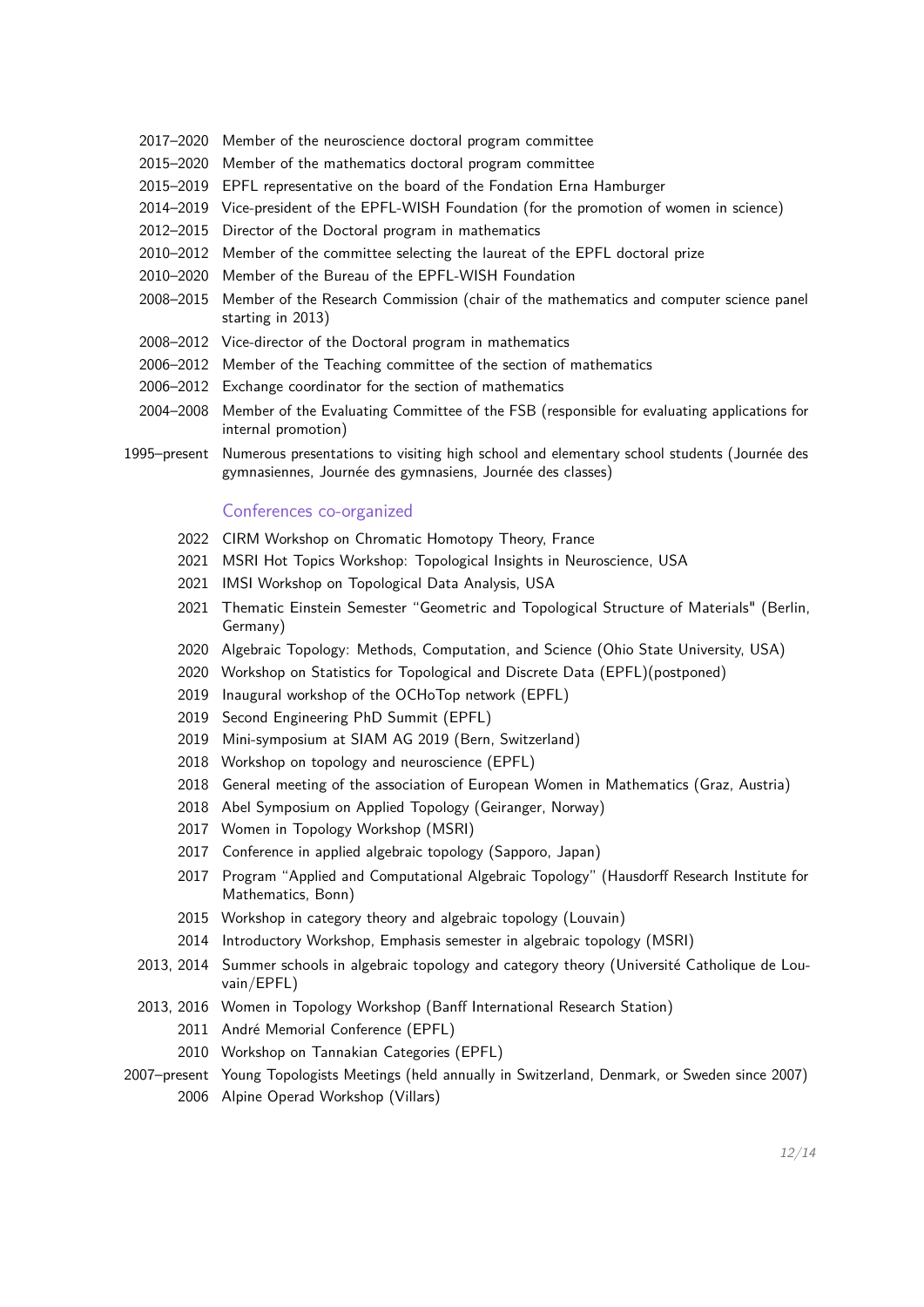2006 Emphasis semester in algebraic topology (Mittag-Leffler Institute)

1999–present Arolla Conferences on Algebraic Topology (1999, 2004, 2008, 2012, 2016)

### Editorial work

- Co-editor of special issue on topological data analysis in the life sciences in Entropy (2021)
- Co-editor of special issue on topological data analysis in Foundations of Data Science (2020)
- Co-editor of Frontiers Research Topic "Topology in Real-World Machine Learning and Data Analysis" (2020)
- Co-editor of the Proceedings of the 2013 and 2016 Women in Topology workshops, in the Contemporary Mathematics series of the AMS and in Topology and its Applications
- Co-editor of the Proceedings of the 1999, 2004, 2008, 2012, and 2016 Arolla Conferences on Algebraic Topology, in the Contemporary Mathematics series of the AMS
- Member of the editorial board of Algebraic and Geometric Topology (2001-present, chief editor from 2012), Communications of the American Mathematical Society (2021 present), Journal of Applied and Computational Topology (2016-present), Network Neuroscience (2019-present), Publicacions Matematiques (2007-present), and Theory and Applications of Categories (2011-present)
- Member of the Steering Board of Compositionality (2018–present)

#### Referee work

- Contributor to Mathematical Reviews (89 reviews since 1995)
- Referee for numerous journals, including Acta Mathematica, Advances in Mathematics, Algebraic and Geometric Topology, Annales Mathmatiques du Qubec, Annals of Mathematics, Bulletin de la Socit Mathmatique de France, Commentarii Mathematici Helvetici, Communications in Algebra, Compositio Mathematicae, Documenta Mathematicae, Expositiones Mathematicae, Homology, Homotopy and Applications, Israel Journal of Mathematics, Journal of Algebra, Journal of the American Mathematical Society, Journal of K-theory, Journal of Pure and Applied Algebra, Journal of Topology, Journal of Topology and Analysis, K-Theory, manuscripta mathematica, Mathematica Scandinavica, Mathematische Annalen, Mathematische Zeitschrift, Network Neuroscience, PLOS Computational Biology, Pure and Applied Mathematics Quarterly, Proceedings of the American Mathematical Society, Selecta Mathematica, Theory and Applications of Categories, Topology, Topology and its Applications, Transactions of the American Mathematical Society, and journals of the London Mathematical Society
- Manuscript reviewer for Springer Verlag, University of Chicago Press, the American Mathematical Society, and the MIT Press
- Referee for the Annual Computational Neuroscience meetings CNS\*2018 and CNS\*2019
- Program committee member for Applied Category Theory 2019 and for the Workshop on Applications of Topological Data Analysis 2019

### **Outreach**

- 2021 Guest speaker at TecLadies Lunch of the SCNAT
- 2020 Talk at the kickoff of the 2021 Championnat de jeux mathématiques et logiques
- 2019 Speaker at the "Portes Ouvertes" science festival at the EPFL
- 2019 Invited speaker at roundtable "Mathématiques et société" at HEPL
- 2019 Invited speaker on International Women's Day at Nyon high school